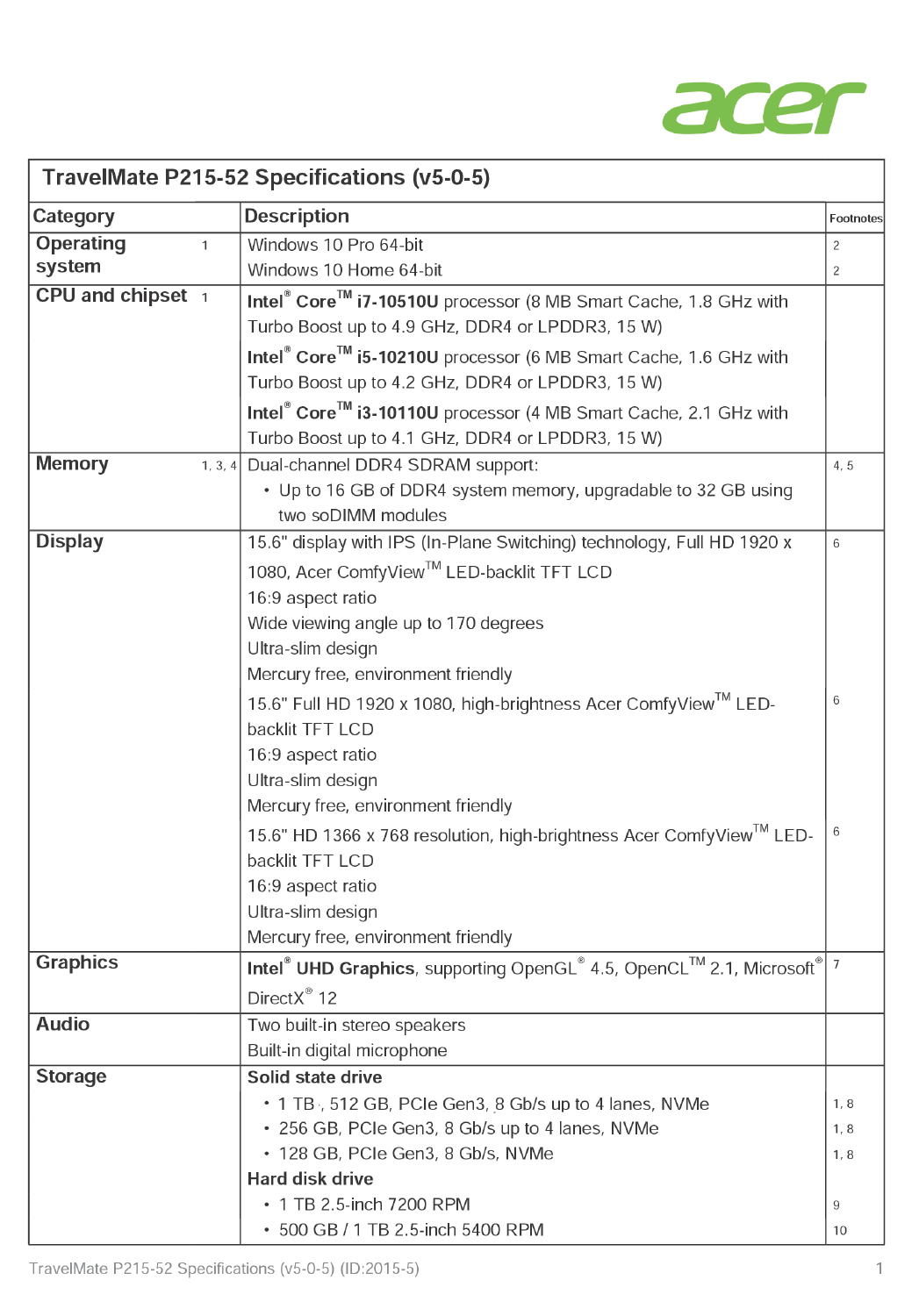| TravelMate P215-52 Specifications (v5-0-5) |              |                                                                        |    |
|--------------------------------------------|--------------|------------------------------------------------------------------------|----|
| Webcam                                     | $\mathbf{1}$ | <b>Video conferencing</b>                                              |    |
|                                            |              | HD webcam with:                                                        |    |
|                                            |              | • 1280 x 720 resolution                                                |    |
|                                            |              | • 720p HD audio/video recording                                        |    |
| <b>Wireless and</b>                        | 1            | <b>WLAN</b>                                                            |    |
| networking                                 |              | • Intel <sup>®</sup> Wireless Wi-Fi 6 AX201                            |    |
|                                            |              | • 802.11a/b/g/n/acR2+ax (Pre-Standard) wireless LAN                    |    |
|                                            |              | • Dual Band (2.4 GHz and 5 GHz)                                        |    |
|                                            |              | • 2x2 MU-MIMO technology                                               |    |
|                                            |              | • Supports Bluetooth <sup>®</sup> 5.0                                  |    |
|                                            |              | • Wi-Fi CNVi Interface                                                 |    |
|                                            |              | <b>WWAN</b>                                                            |    |
|                                            |              | • LTE FDD: B1/B3/B5/B7/B8/B20/B28/B32                                  |    |
|                                            |              | • LTE TDD: B38/B40/B41                                                 |    |
|                                            |              | • WCDMA/HSPA+: B1/B2/B5/B8                                             |    |
|                                            |              | • Support up to LTE Cat.6                                              |    |
|                                            |              | • LTE FDD: Maximum download 300 Mbps, upload 50 Mbps.                  |    |
|                                            |              | • LTE TDD: Maximum download 226 Mbps, upload 28 Mbps.                  |    |
|                                            |              | • UMTS: Maximum download 384 Kbps, upload 384 Kbps                     |    |
|                                            |              | • HSUPA: Maximum download 5.76 Mbps                                    |    |
|                                            |              | • DC-HSPA+: Maximum download 42 Mbps                                   |    |
|                                            |              | • Support Text Message (SMS)                                           |    |
|                                            |              | • eSIM (selected models)                                               |    |
|                                            |              | <b>LAN</b>                                                             |    |
|                                            |              | • Gigabit Ethernet, Wake-on-LAN ready                                  |    |
| <b>Security</b>                            |              | Acer ProShield Security Manager including:                             |    |
|                                            |              | • Data Protection: File Encryption & Decryption, Personal Secure Drive |    |
|                                            |              | • Data Removal: File Shredder                                          |    |
|                                            |              | Discrete Trusted Platform Module (TPM) solution                        |    |
|                                            |              | BIOS user, supervisor passwords,                                       |    |
|                                            |              | Kensington lock slot                                                   |    |
| Dimensions and                             | 1, 11,       | <b>Dimensions</b>                                                      |    |
| weight                                     | 12           |                                                                        |    |
|                                            |              | • 363 (W) x 255 (D) x 19.9 (H) mm (14.29 x 10.04 x 0.78 inches)        |    |
|                                            |              | Weight                                                                 |    |
|                                            |              | • 1.8 kg (3.97 lbs.) with 3-cell battery pack, one SSD                 |    |
| Power adapter<br>and battery               | $\mathbf{1}$ | <b>Power adapter</b>                                                   |    |
|                                            |              | 3-pin 45 W AC adapter:                                                 |    |
|                                            |              | • 94 (W) x 39 (D) x 26.5 (H) mm (3.70 x 1.54 x 1.04 inches)            |    |
|                                            |              | • 142 g with 150 cm DC cable                                           |    |
|                                            |              | <b>Battery</b>                                                         |    |
|                                            |              | • 48 Wh 3-cell Li-ion battery                                          | 13 |
|                                            |              | (for models with HD Panel + HDD + SSD)                                 |    |
|                                            |              | <b>Battery life:</b>                                                   |    |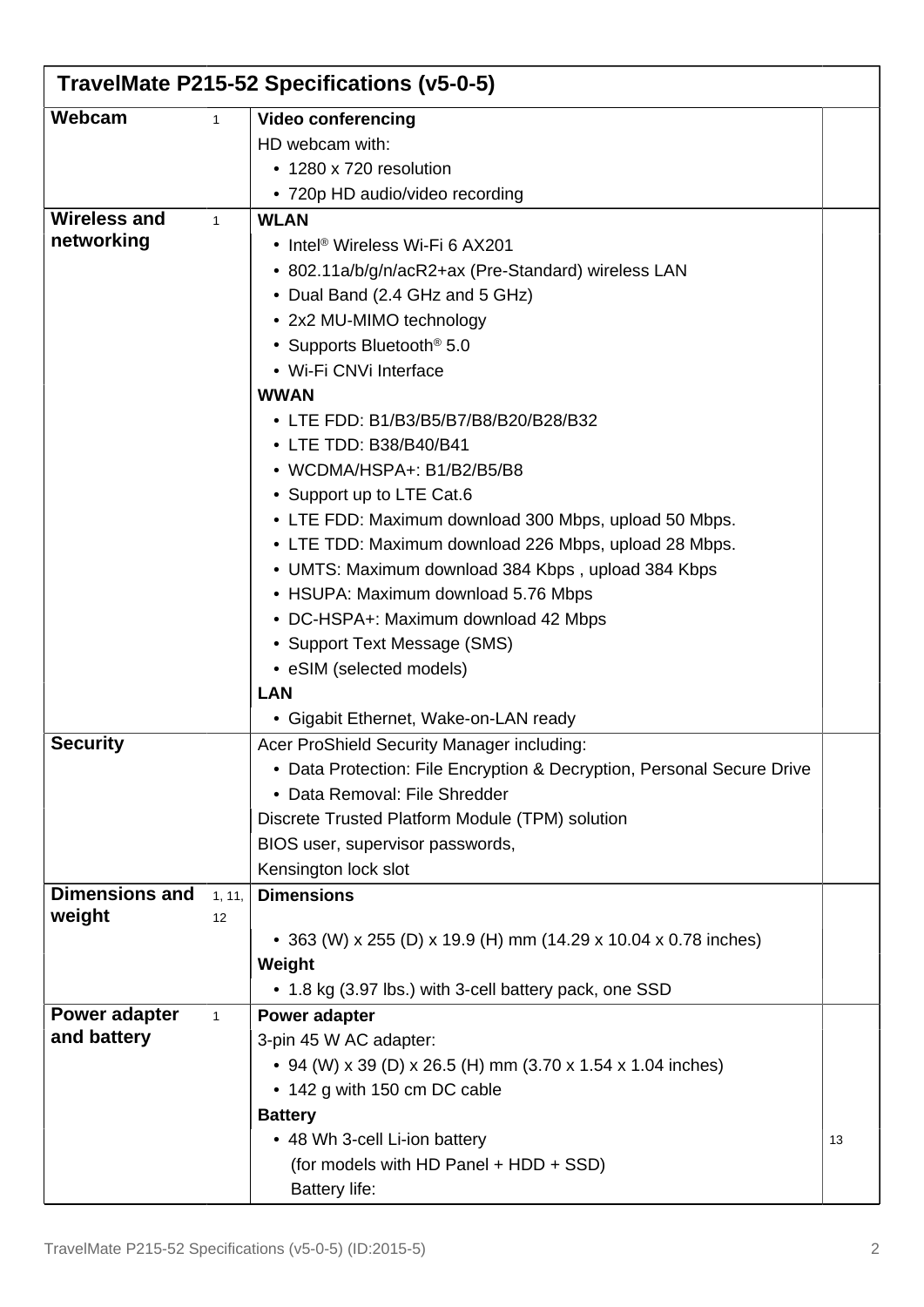| TravelMate P215-52 Specifications (v5-0-5) |                                                                          |  |
|--------------------------------------------|--------------------------------------------------------------------------|--|
|                                            | Up to 11 hours (based on MobileMark® 2014 test results)                  |  |
| Input and control                          | Keyboard                                                                 |  |
|                                            | 87-/88-/91-key Acer Fine Tip backlit keyboard with Home, End, Pg Up, Pg  |  |
|                                            | Dn keys, international language support, power button                    |  |
|                                            | 87-/88-/91-key FineTip keyboard with Home, End, Pg Up, Pg Dn keys,       |  |
|                                            | international language support, power button                             |  |
|                                            | <b>TouchPad</b>                                                          |  |
|                                            | Multi-gesture secure touchpad, supporting two-finger scroll; pinch;      |  |
|                                            | gestures to open Cortana, Action Center, multitasking; Fingerprint       |  |
|                                            | application commands                                                     |  |
|                                            | • Windows Hello Certification                                            |  |
|                                            | • Microsoft Precision Touchpad certification                             |  |
|                                            | Multi-gesture touchpad, supporting two-finger scroll; pinch; gestures to |  |
|                                            | open Cortana, Action Center, multitasking; application commands          |  |
|                                            | • Microsoft Precision Touchpad certification                             |  |
|                                            | • Moisture resistant                                                     |  |
| Input and output                           | USB Type-C™ port supporting:                                             |  |
|                                            | • USB 3.1 Gen 1 (up to 5 Gbps)                                           |  |
|                                            | • DisplayPort over USB-C                                                 |  |
|                                            | • USB charging 5 V; 3 A                                                  |  |
|                                            | • DC-in port 5 or 9 or 15 or 20 V; 60 W                                  |  |
|                                            | Three USB 3.1 Gen1 ports with one featuring power-off USB charging       |  |
|                                            | SD <sup>™</sup> Card reader                                              |  |
|                                            | External display (VGA) port                                              |  |
|                                            | Ethernet (RJ-45) port                                                    |  |
|                                            | HDMI <sup>®</sup> 2.0 port with HDCP support                             |  |
|                                            | Nano SIM slot                                                            |  |
|                                            | DC-in jack for AC adapter                                                |  |
| <b>Windows Store</b><br>14                 | <b>In-House</b>                                                          |  |
| <b>Apps</b>                                | • Acer Collection                                                        |  |
|                                            | • Quick Access                                                           |  |
| <b>Windows</b><br>14                       | <b>Games</b>                                                             |  |
| <b>Desktop Apps</b>                        | • Simple Solitaire                                                       |  |
|                                            | <b>In-House</b>                                                          |  |
|                                            | • Acer Control Center                                                    |  |
|                                            | • Acer Office Manager Agent                                              |  |
|                                            | • Acer Office Manager Console                                            |  |
|                                            | • Acer Product Registration                                              |  |
|                                            | <b>Security</b>                                                          |  |
|                                            | • Acer Proshield                                                         |  |
| <b>Options and</b>                         | Support Add-on features for Acer Type-C Dock II (ADK810)                 |  |
| accessories                                | MAC address pass-through to Dock (for laptop with LAN chip)              |  |
|                                            | . Power button mirrors the host's                                        |  |
|                                            | · Wake-on-LAN from Sleep/Hibernate/Off mode                              |  |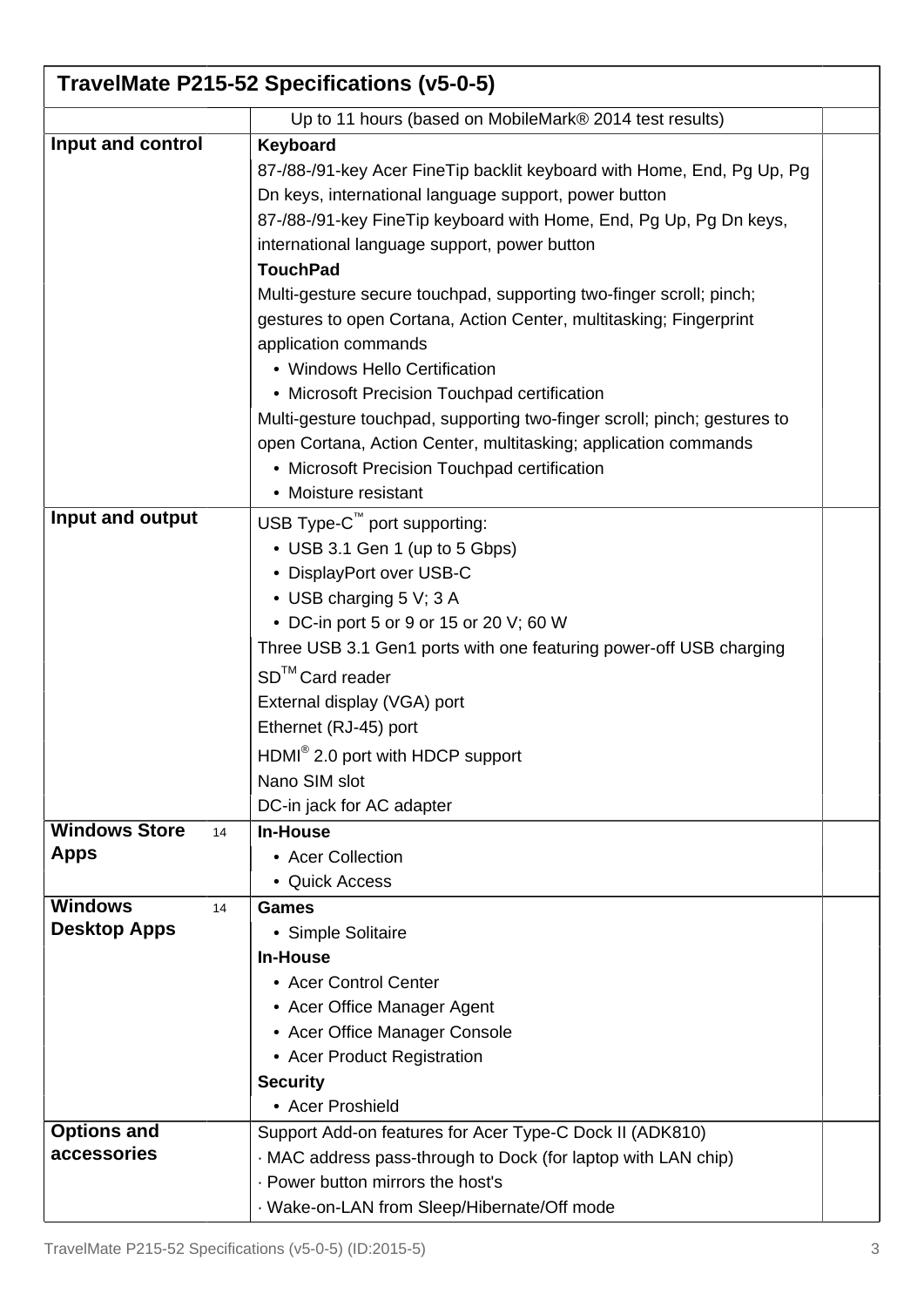| TravelMate P215-52 Specifications (v5-0-5) |                                                                                                                                                                                                                                                                                                                                                                                                                                                                                                                                                                                                                                                                                                                                                                                                                                                                                                                                                                                                                                                                                                                                                                                                                             |    |
|--------------------------------------------|-----------------------------------------------------------------------------------------------------------------------------------------------------------------------------------------------------------------------------------------------------------------------------------------------------------------------------------------------------------------------------------------------------------------------------------------------------------------------------------------------------------------------------------------------------------------------------------------------------------------------------------------------------------------------------------------------------------------------------------------------------------------------------------------------------------------------------------------------------------------------------------------------------------------------------------------------------------------------------------------------------------------------------------------------------------------------------------------------------------------------------------------------------------------------------------------------------------------------------|----|
|                                            | - PXE boot via Dock LAN port<br>. LED behavior aligned with the host power status<br>Support Acer USB Type-C Dock II (ADK810)<br>- Dimension: 204 (W) x 87 (D) x 23.9 (H) mm (8.03 x 3.42 x 0.94 inches)<br>· Weight: 250 g (0.55 lbs)<br>. Supporting up to three displays (one DP 1.2, two HDMI 2.0) with OS<br>driver installed<br>One USB Type-C upstream port to host<br>One USB Type-C downstream port for device (data only)<br>Three USB 3.1 (one BC1.2) ports<br>- Ethernet (RJ45) port<br>· Up to 60 W power supply delivering to system<br>· Audio Combo Jack<br>. 1 m USB Type-C cable<br>· Vertical mode with stand<br>· VESA mount mode<br>Support Add-on features for Acer Type-C Dock I (ADK620)<br>· Wake-on-LAN from Sleep/Hibernate<br>- PXE boot via Dock LAN port<br>Support Acer USB Type-C Dock I (ADK620)<br>Dimension: 200 (W) x 91.7 (D) x 21.5 (H) mm (7.87 x 3.61 x 0.85 inches)<br>· Weight: 262 g (0.58 lbs)<br>. Supporting up to two displays (one DP 1.2 and one HDMI 2.0)<br>One USB Type-C upstream port to host<br>One USB Type-C downstream port to device (data only)<br>Three USB 3.1 (one BC 1.2) ports<br>- Ethernet (RJ45) port<br>· Up to 57 W power supply delivering to system |    |
|                                            | - 1 m USB Type-C cable                                                                                                                                                                                                                                                                                                                                                                                                                                                                                                                                                                                                                                                                                                                                                                                                                                                                                                                                                                                                                                                                                                                                                                                                      |    |
| compliance                                 | <b>ENERGY STAR®</b><br>$Wi-Fi^{\circledR}$<br>$EPEAT^{\circledR}$ registered                                                                                                                                                                                                                                                                                                                                                                                                                                                                                                                                                                                                                                                                                                                                                                                                                                                                                                                                                                                                                                                                                                                                                | 15 |
| <b>Warranty</b>                            | One-year International Travelers Warranty (ITW)                                                                                                                                                                                                                                                                                                                                                                                                                                                                                                                                                                                                                                                                                                                                                                                                                                                                                                                                                                                                                                                                                                                                                                             |    |
| <b>Quality and</b><br>reliability tests    | Temperature and humidity<br>Hinge life<br>Weight and pressure<br><b>Acoustics</b><br>Spillage<br>Free drop<br>Shock and vibration<br>Electrostatic discharge immunity                                                                                                                                                                                                                                                                                                                                                                                                                                                                                                                                                                                                                                                                                                                                                                                                                                                                                                                                                                                                                                                       |    |
| <b>System</b>                              | · Standalone microphone and headphone jack<br>Keyboard-switch life                                                                                                                                                                                                                                                                                                                                                                                                                                                                                                                                                                                                                                                                                                                                                                                                                                                                                                                                                                                                                                                                                                                                                          |    |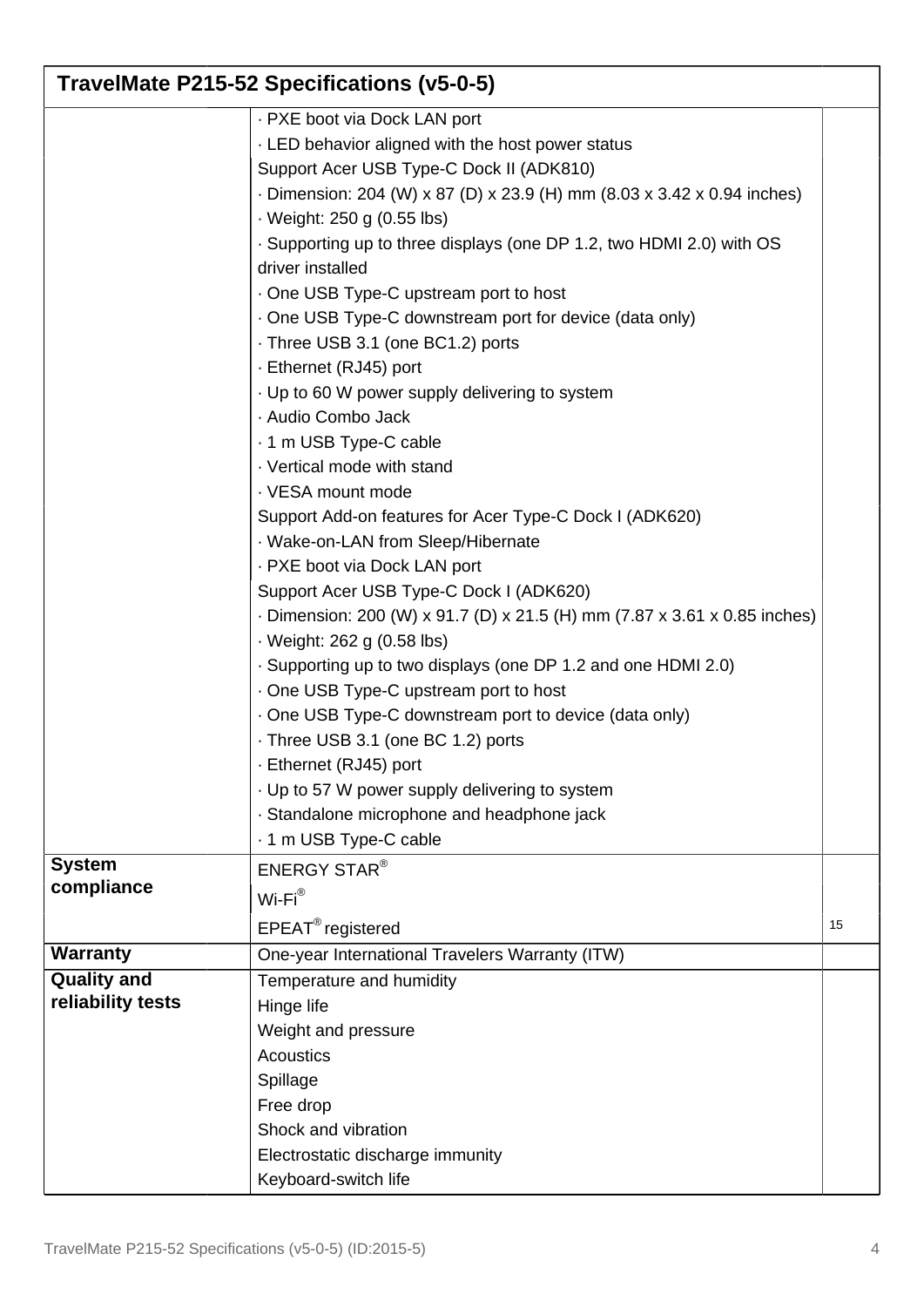## **TravelMate P215-52 Specifications (v5-0-5)**

| MTBF (mean time between failures)                    |
|------------------------------------------------------|
| High Temperature (MIL-STD 810G)                      |
| Low Temperature (MIL-STD 810G)                       |
| Rain (MIL-STD 810G)                                  |
| Humidity (MIL-STD 810G)                              |
| Vibration (MIL-STD 810G)                             |
| Mechanical Shock, Transit Drop 122 cm (MIL-STD 810G) |

Acer recommends Windows 10 Pro for business.

- 1. Specifications vary depending on model.
- 2. 64-bit software is required to enjoy the advantages of 64-bit processing.
- 3. Shared system memory may be allocated to support graphics, depending on system memory size and other factors. Actual system memory available to the operating system will be reduced by any memory used by the graphics solution and resources required by the operating environment.
- 4. Memory speed may vary, depending on the CPU, chipset or memory fitted.
- 5. A 64-bit operating system is required to enjoy the ultimate performance of 4 GB or higher memory.
- 6. All brands and product names mentioned herein include trademarks of their respective companies and are used solely to describe or identify the products.
- 7. Not all features indicated are supported on all SKUs
- 8. 1 GB is 1 billion bytes. Actual formatted capacity is less and may vary depending on preloaded materials and operating environment. Acer Recovery Management uses a portion of the stated hard disk capacity as dedicated backup space.
- 9. 1 GB is 1 billion bytes, 1 TB is 1000 GB. Actual formatted capacity is less and may vary depending on preloaded materials and operating environment. Acer Recovery Management uses a portion of the stated hard disk capacity as dedicated backup space.
- 10. 1 GB is 1 billion bytes, 1 TB is 1000 GB. Actual formatted capacity is less and may vary depending on preloaded materials and operating environment. Recovery Management uses a portion of the stated hard disk capacity as dedicated backup space.
- 11. Minor variations in system dimensions are possible due to the manufacturing process.
- 12. Weight may vary depending on product configuration, vendor components, manufacturing variability, and selected options.
- 13. Listed battery life is based on MobileMark 2014® productivity mode testing with wireless on. Details of MobileMark 2014 testing are available at www.bapco.com. Battery life rating is for comparison purposes only. Actual battery life varies by model, configuration, application, power management settings, operating conditions, and features used. A battery's maximum capacity decreases with time and use.
- 14. Bundled software may vary depending on hardware configuration, OS and regional availability.
- 15. EPEAT® registration varies by country. See http://www.epeat.net/ for registration status for each country.

In a continuing effort to improve the quality of our products, information in this document is subject to change without notice. Images shown are only representations of some of the configurations available for this model. Availability may vary depending on region.

As a phenomenon known to thin-film transistors (TFTs), liquid crystal displays (LCDs) commonly exhibit a small number of discoloration dots, as so-called "non-conforming pixels." This phenomenon is a limitation of TFT LCD technology, not a product defect, and as such is not covered by Acer's warranty.

© 2019. All rights reserved.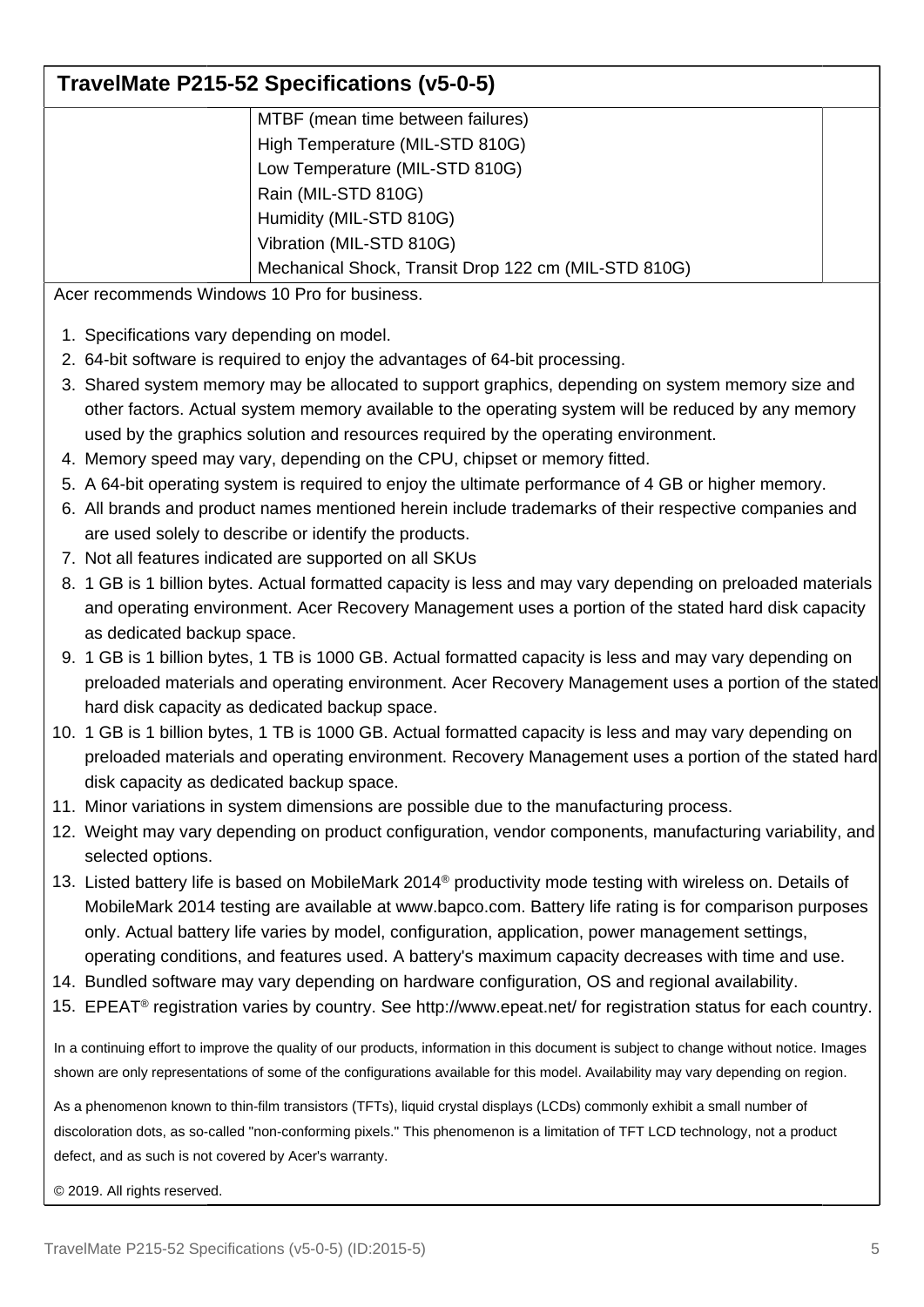## **TravelMate P215-52 Specifications (v5-0-5)**

Microsoft and Windows are registered trademarks of Microsoft Corporation.

Ultrabook, Celeron, Celeron Inside, Core Inside, Intel, Intel Logo, Intel Atom, Intel Atom Inside, Intel Core, Intel Inside, Intel Inside Logo, Intel vPro, Itanium, Itanium Inside, Pentium, Pentium Inside, vPro Inside, Xeon, Xeon Phi, Xeon Inside, and Intel Optane are trademarks of Intel Corporation or its subsidiaries in the U.S. and/or other countries.

#### **About Acer**

Founded in 1976, Acer is now one of the world's top ICT companies and has a presence in over 160 countries. As Acer looks into the future, it is focused on enabling a world where hardware, software and services will fuse with one another to open up new possibilities for consumers and businesses alike. From service-oriented technologies to the Internet of Things to gaming and virtual reality, Acer's 7,000+ employees are dedicated to the research, design, marketing, sale, and support of products and solutions that break barriers between people and technology. Please visit www.acer.com for more information.